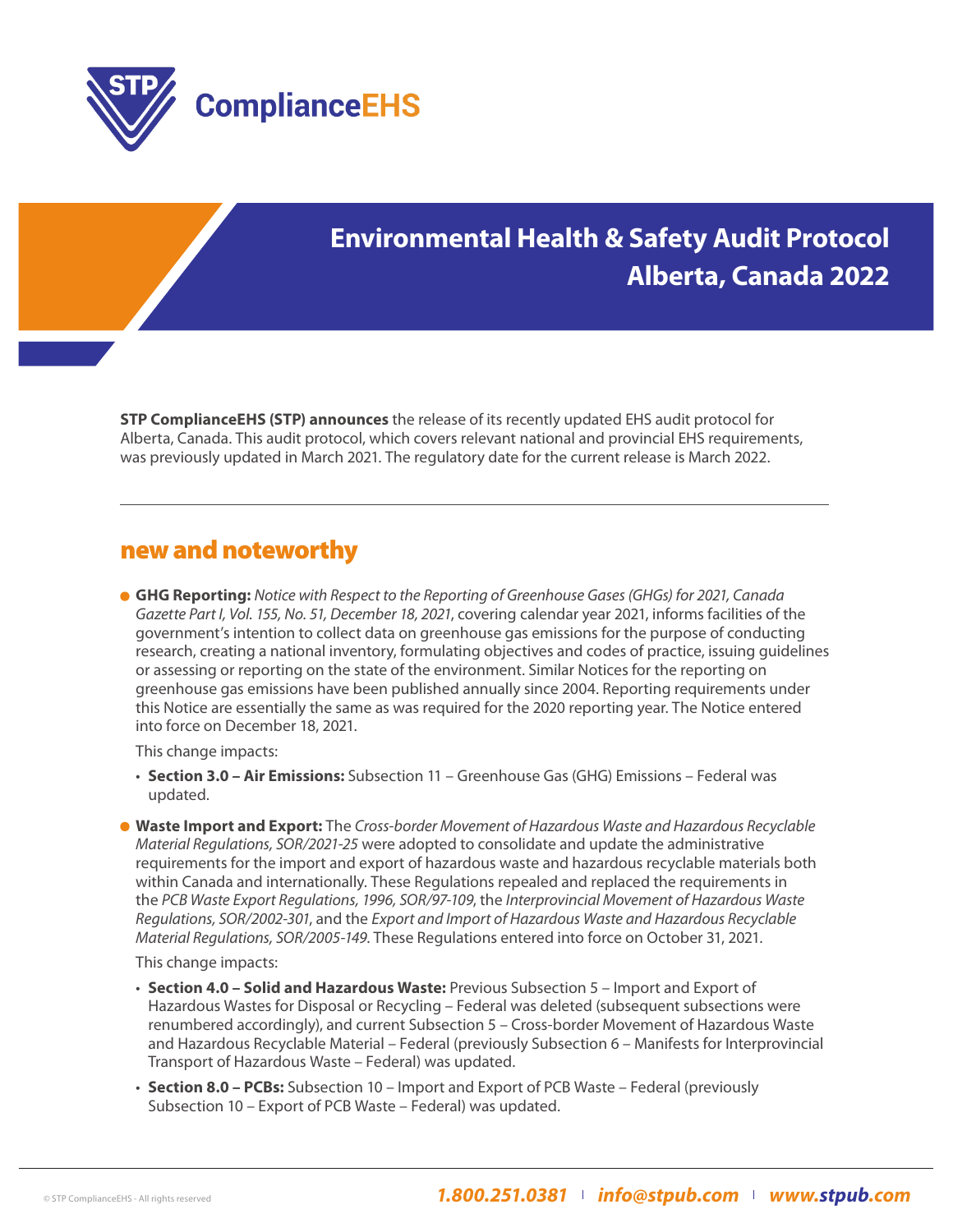

 **Occupational Health and Safety:** New occupational health and safety legislation was published to replace previous versions of the legislation, including the *Occupational Health and Safety Act, S.A. 2020, c. O-2.2* (replacing the 2017 Act of the same name) and the *Occupational Health and Safety Code, A.R. 191/2021* (replacing the 2009 Code of the same name). In general, the new legislation is intended to eliminate duplication and move requirements from other pieces of legislation into the OHS Act and Code. The *Radiation Protection Act* and *Radiation Protection Regulation* were transitioned into the new Act and Code. The majority of the 2003 version of the *Occupational Health and Safety Regulation* was also moved into the new Act and Code. However, the new *Occupational Health and Safety Regulation, A.R. 184/2021* provides some minor applicable provisions. Other significant amendments were made throughout the applicable requirements as adopted by the new Act and Code.

 While these changes affect, in terms of updating regulatory references, the majority of subsections in protocol Sections 9.0 – 13.0 and 15.0 – 17.0, they most significantly impact:

- • **Section 9.0 Asbestos:** Subsection 1 General Requirements and Subsection 2 Exposure to Release of Asbestos were updated.
- • **Section 10.0 General Health and Safety:** Subsection 1 Incident, Injury and Illness Reporting (previously Subsection 1 – Accident, Injury and Illness Reporting); Subsection 2 – Medical Examinations; Subsection 4 – Hazard Assessment, Evaluation and Control; Subsection 5 – Workplace Violence and Harassment (previously Subsection 5 – Workplace Violence); Subsection 7 – Joint Work Site Health and Safety Committee and Health and Safety Representatives; and Subsection 9 – Health and Safety Programs were updated.
- • **Section 11.0 Equipment, Machine and Electrical Safety:** Subsection 1 General Equipment Safety was updated.
- • **Section 15.0 Industrial Hygiene:** Subsection 9 Occupational Exposure to Radiation was updated.
- • **Section 16.0 Chemical Management:** Subsection 3 WHMIS: Hazardous Products Labeling Federal and Alberta, and Subsection 11 – Radiation Equipment were updated.

## highlights of this release

#### **Section 3.0 – Air Emissions**

- Minor updates were made to Subsection 12 Greenhouse Gas (GHG) Emissions Federal due to amendments to the *Greenhouse Gas Pollution Pricing Act, S.C. 2018, c. 12, s. 186* and the *Output-Based Pricing System Regulations, SOR/2019-266*.
- New questions were added to Subsection 7 Multi-Sector Air Pollutants Stationary Spark-Ignition Engines – Federal to incorporate additional requirements from the *Multi-Sector Air Pollutants Regulations, SOR/2016-151* that have been phased into effect.
- New Subsection 20 Formaldehyde Emissions from Composite Wood Products Federal was added to incorporate requirements of the *Formaldehyde Emissions from Composite Wood Products Regulations, SOR/2021-148*. These Regulations limit the concentrations of formaldehyde in composite wood panel or laminated products. They also specify testing, record keeping, and labeling requirements. The Regulations take effect on January 7, 2023.